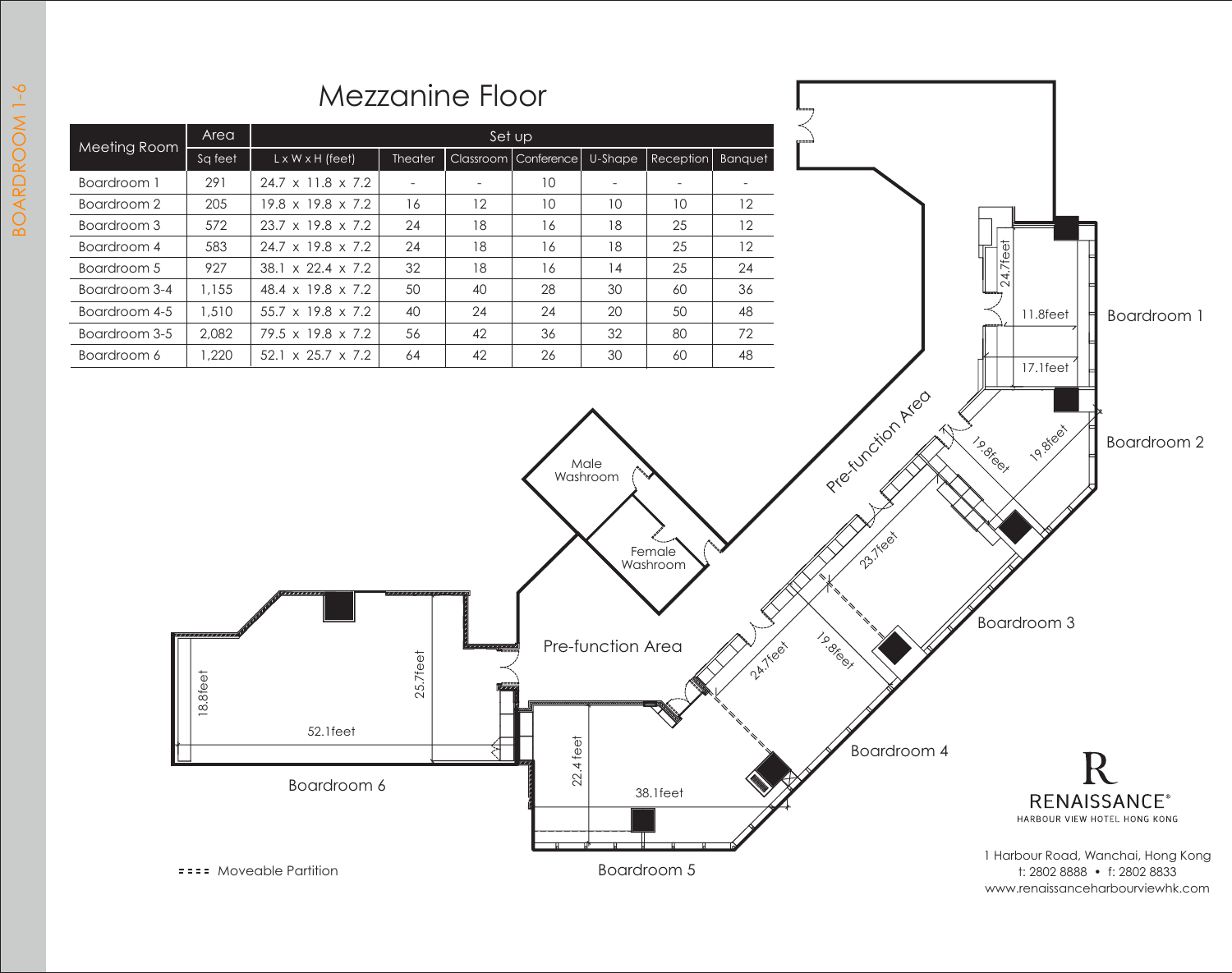| <b>8/F Function Rooms</b> |  |
|---------------------------|--|
|---------------------------|--|

| <b>Meeting Room</b>          | Area    | Set up                         |                |                          |                          |         |           |                          |
|------------------------------|---------|--------------------------------|----------------|--------------------------|--------------------------|---------|-----------|--------------------------|
|                              | Sq feet | $L \times W \times H$ (feet)   | <b>Theater</b> | Classroom                | Conference               | U-Shape | Reception | Banquet                  |
| Concord Room                 | 7.223   | $136.4 \times 60.3 \times 8.2$ | 468            | 216                      | 100                      | 100     | 700       | 408                      |
| Pre-function area            | 2.116   | $\overline{\phantom{a}}$       |                | $\overline{\phantom{a}}$ | $\overline{\phantom{a}}$ |         |           | $\overline{\phantom{a}}$ |
| Concord I                    | 3,531   | $58.7 \times 60.3 \times 8.2$  | 234            | 108                      | 42                       | 42      | 250       | 144                      |
| Concord II                   | 788     | $23.7 \times 33.6 \times 8.2$  | 48             | 24                       | 20                       | 20      | 50        | 36                       |
| Concord III                  | 788     | $23.7 \times 33.6 \times 8.2$  | 48             | 24                       | 20                       | 20      | 50        | 36                       |
| Concord II and III           | 1,576   | $47.4 \times 33.6 \times 8.2$  | 108            | 48                       | 38                       | 29      | 100       | 72                       |
| Oasis Room                   | 3,196   | $69.9 \times 58.7 \times 8.2$  | 72             | 60                       | 30                       | 26      | 250       | 168                      |
| Concord Room +<br>Oasis Room | 10,419  | $176 \times 58.7 \times 8.2$   | 560            | 270                      | 100                      | 100     | 950       | 600                      |



1 Harbour Road, Wanchai, Hong Kong t: 2802 8888 • f: 2802 8833 www.renaissanceharbourviewhk.com